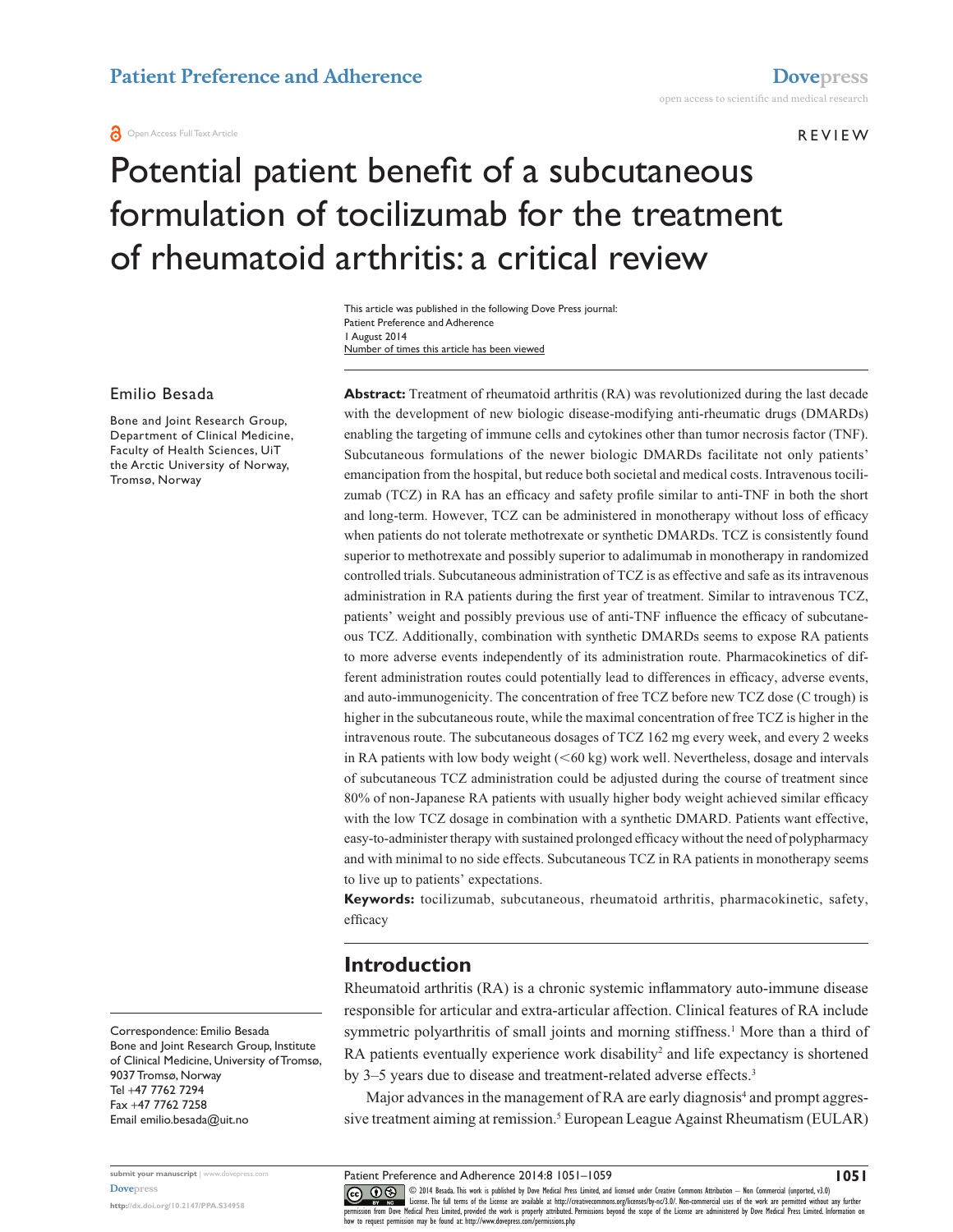recommendations<sup>6</sup> and treatment algorithms serving as pragmatic approaches in the management of RA<sup>1</sup> have been published and have become standard-of-care.

Glucocorticoids, synthetic disease-modifying antirheumatic drugs (DMARD) and in the last 20 years biologic DMARD are used to treat RA. A combination of synthetic DMARD – especially methotrexate (MTX) – and biologic DMARD (anti-tumor necrosis factor (TNF), abatacept, rituximab, and tocilizumab [TCZ]) is recommended in patients responding inadequately to MTX after 3–6 months.<sup>6</sup> Previous preference for a combination of anti-TNF and MTX is no longer suggested in the last EULAR recommendations since abatacept and TCZ are as effective and safe as anti-TNF.6

Interleukin-6 (IL-6) is a pleiotropic cytokine involved in inflammation and infection responses, but also in the regulation of metabolic, regenerative, and neural processes.<sup>7</sup> IL-6 targets cells with membrane bound IL-6 receptors (classic signaling), but also all other cells since IL-6 binds to the soluble form of IL-6 receptor which interacts with the signaling receptor protein gp130 (trans-signaling).<sup>7</sup> Pro-inflammatory responses of Il-6 are rather mediated by trans-signaling.7 In RA patients, levels of IL-6 are increased in the synovial fluid and tissue and correlate with C-reactive protein (CRP) and disease activity.8

TCZ is a recombinant humanized anti-IL-6 receptor monoclonal antibody approved in RA (intravenously at the dose of 4–8 mg/kg every 4 weeks [q4w]) and in juvenile idiopathic arthritis (from 8–12 mg/kg every 2 weeks  $[q2w]$ ) in Europe and the US. $9$  TCZ has also been used in Castleman disease and in non-RA systemic inflammatory rheumatic diseases such as adult-onset Still's disease, giant cell arteritis, Takayasu arteritis, polymyalgia rheumatica, relapsing polychondritis, systemic lupus erythematosus, and systemic sclerosis.<sup>9</sup>

Subcutaneous formulations of biologic DMARD other than anti-TNF, such as abatacept<sup>10</sup> and TCZ in RA, have been developed in order to facilitate their use outside hospitals by permitting self-administration. The use of subcutaneous biologic agents other than anti-TNF could also be attractive in patients with non-RA systemic inflammatory rheumatic diseases.

A systematic search of the literature conducted prior to March 2014 with PubMed of the US National Library of Medicine and Google scholar using the key terms tocilizumab and subcutaneous identified two phase I/II and three phase III studies of subcutaneous TCZ in RA patients.<sup>11-16</sup> The objective of the review is to present the available data concerning the pharmacokinetics, efficacy, and safety of subcutaneous TCZ in RA patients.

#### **Main differences between studies**

BREVACTA and SUMMACTA were global studies and comprised patients with RA from North and South America, Europe, and Asia (other than Japan), $13-15$  whereas MAT-SURI and MUSASHI only comprised Japanese patients (see Table 1). $12,16$ 

MATSURI was a phase I/II study that aimed to determine the appropriate dose of TCZ in Japanese RA patients,<sup>12</sup> whereas the three other studies were phase III studies that aimed to establish the efficacy of subcutaneous TCZ formulation against placebo $13,14$  and against intravenous TCZ administration.15,16 The primary outcome of the two studies comparing subcutaneous and intravenous TCZ was to demonstrate the non-inferiority of subcutaneous TCZ when compared to intravenous TCZ with regard to efficacy.15,16 The non-inferiority margins used in the SUMMACTA and MUSASHI studies, 12% and 18% respectively, were defined empirically.<sup>15,16</sup> The choice of the non-inferiority margin in the MUSASHI study was determined as a third of the difference of American College of Rheumatology (ACR)

| <b>Table I</b> Characteristics of studies of subcutaneous tocilizumab in rheumatoid arthritis patients |  |
|--------------------------------------------------------------------------------------------------------|--|
|--------------------------------------------------------------------------------------------------------|--|

|                              | <b>Phase</b> | <b>Type of study</b> | <b>Number</b><br>of patients | <b>Treatment arms</b> | <b>DMARD</b> | Primary<br>endpoint | <b>Study</b><br>duration | <b>Extension</b> |
|------------------------------|--------------|----------------------|------------------------------|-----------------------|--------------|---------------------|--------------------------|------------------|
| <b>MATSURI</b>               | I/II dose    | Open trial           | 8, 12, 12                    | 81 mg q2w SC          | None         | Serum TCZ           | 24 w                     | None             |
| $(lapan)^{12}$               | escalation   |                      |                              | 162 mg q $2w$ SC      |              | concentration       |                          |                  |
|                              |              |                      |                              | 162 mg gw SC          |              |                     |                          |                  |
| <b>BREVACTA</b>              | III db       | <b>RCT</b>           | 437 vs 219                   | TCZ 162 mg q2w SC vs  | With         | ACR <sub>20</sub>   | 24 w                     | Open label       |
| (worldwide) <sup>13,14</sup> |              |                      |                              | placebo               |              |                     |                          | during 72 w      |
| <b>SUMMACTA</b>              | III db, dd   | Non-inferiority      | 558 vs 537                   | TCZ 162 mg qw SC vs   | With         | ACR <sub>20</sub>   | 24 w                     | Open label       |
| (worldwide) <sup>15</sup>    |              | <b>RCT</b>           |                              | TCZ 8 mg/kg q4w IV    |              |                     |                          | during 72 w      |
| <b>MUSASHI</b>               | III db, dd   | Non-inferiority      | 159 vs 156                   | TCZ 162 mg q2w SC vs  | None         | ACR <sub>20</sub>   | 24 w                     | <b>NA</b>        |
| $(lapan)^{16}$               |              | <b>RCT</b>           |                              | TCZ 8 mg/kg q4w IV    |              |                     |                          |                  |

**Abbreviations:** ACR, American College of Rheumatology response rate 20; db, double-blind; dd, double dummy; DMARD, disease-modifying antirheumatic drugs; IV, intravenous; NA, not available; qw, every week; q2w, every two weeks; q4w, every 4 weeks; RCT, randomized controlled study; SC, subcutaneous; TCZ, tocilizumab; vs, versus; w, weeks.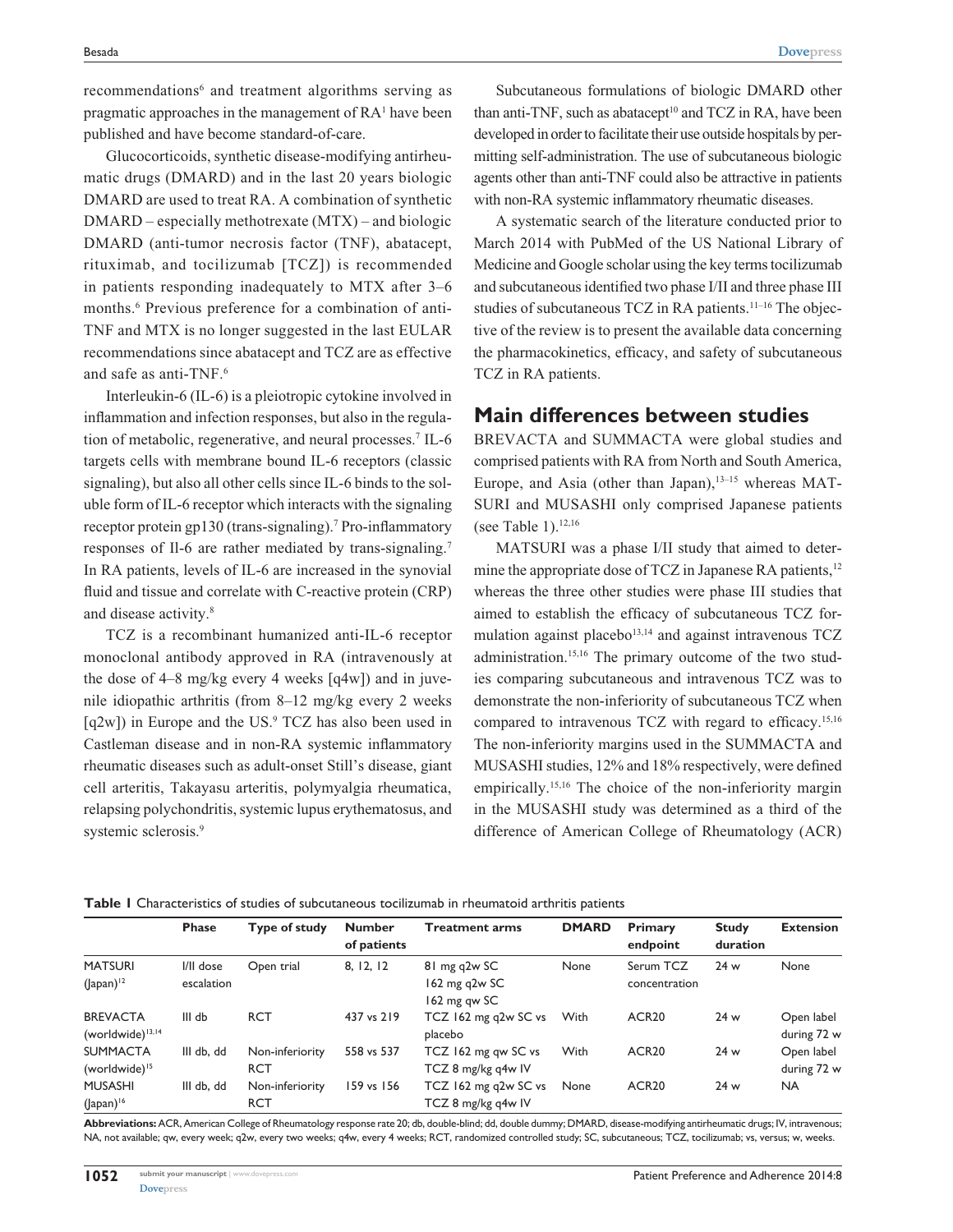20 response ( $\geq$ 20% improvement in swollen joint count and in tender joint count plus  $\geq$ 20% improvement in three of the following domains: Patient pain, patient global disease activity, physician global disease activity, physical function and acute-phase reactants ESR or CRP) between TCZ and placebo from the SATORI study.17

All patients included in these studies had an inadequate response to both synthetic and biologic DMARD therapy: 20% had failed anti-TNF treatment prior to receiving TCZ.<sup>13–16</sup>

Patients' inclusion criteria were six or more swollen joints (66-joint count) and eight of more tender joints (68-joint counts) in the BREVACTA and MUSASHI studies,<sup>13,14,16</sup> while the SUMMACTA study included patients with four or more swollen joints and four or more tender joints.<sup>15</sup> Even though the criteria were stricter in the SUMMACTA study, the means of the swollen joint count (SJC), the tender joint count (TJC), and DAS28 (disease activity score) were equivalent in both the SUMMACTA and MUSASHI studies,<sup>15,16</sup> suggesting greater variability in the SJC and TJC in the SUMMACTA study.<sup>15</sup> CRP and erythrocyte sedimentation rate (ESR) were also inclusion criteria that were equal between studies: CRP was 10 mg/L or higher and ESR was 28–30 mm/h or higher. $15,16$ 

The three phase III studies permitted RA patients to continue their oral glucocorticoids  $(\leq 10 \text{ mg/day})$  prednisolone or equivalent) and oral non-steroidal anti-inflammatory drugs during the course of the study.13–16 Nevertheless, the TCZ dosage and the use of concomitant DMARD was different in these three studies. The BREVACTA and SUM-MACTA studies included patients receiving subcutaneous TCZ in combination with a stable dose of DMARD.13,14,16 In the SUMMACTA study patients received TCZ 162 mg weekly,<sup>16</sup> while patients in the BREVACTA study received TCZ 162 mg q2w.13,14 In the BREVACTA study, 11% of the patients increased TCZ to a weekly dose since they had less than 20% improvement in their SJC and TJC between week 12 and 48.14 In the MUSASHI study, patients received TCZ 162 mg q2w in monotherapy without any washout periods for synthetic DMARDs.16

Baseline characteristics of RA patients were not available in the BREVACTA study, but were available in the other studies. RA patients were comparable in terms of sex distribution, age, disease duration, disease activity (TJC, SJC, DAS28), physician's global assessment of disease activity, rheumatoid factor positivity, and CRP levels at baseline.15,16 Non-Japanese RA patients were heavier than Japanese: means of 74 versus (vs)  $54 \text{ kg}$ .<sup>15,16</sup> Japanese patients had lower pain scores and lower global assessment of disease activity than non-Japanese,15,16 possibly reflecting cultural differences between the enrolled patients. RA patients in the MUSASHI studies were more often anti-citrullinated protein antibody (ACPA) positive  $-90\%$  vs  $73\%$  – and used daily oral glucocorticoids more often 69%–59% vs 54%.15,16 Of interest, patients in the subcutaneous treatment arm were treated more frequently with glucocorticoids than the intravenous arm in the MUSASHI study.16

### **TCZ pharmacokinetics**

(See Table 2). A previous phase II study in RA patients receiving intravenous TCZ 8 mg/kg q2w determined that a concentration of free TCZ above 1 μg/mL in the serum enables the binding of 95% of the soluble IL-6 receptor inhibiting IL-6 actions and doubling the IL-6 serum levels after 2 weeks.11 Serum concentration of free TCZ above 1 μg/ mL also normalized CRP in RA patients.<sup>11</sup>

In all the studies, RA patients receiving TCZ either 162 mg weekly or q2w achieved a serum concentration of pre-dose TCZ (C trough) largely above 1 μg/mL.<sup>12-16</sup>

**Table 2** Pharmacokinetics of different subcutaneous tocilizumab dosages compared to intravenous tocilizumab in rheumatoid arthritis patients

|                              | <b>TCZ</b> dose                                | C max<br>$\mu$ g/mL<br>I dose | C max $\mu$ g/mL<br>during the<br>study | <b>Mean AUC</b><br>$\mu$ g h/mL           | <b>Steady</b><br>state<br>weeks | C trough<br>$\mu$ g/mL |
|------------------------------|------------------------------------------------|-------------------------------|-----------------------------------------|-------------------------------------------|---------------------------------|------------------------|
| MATSURI <sup>12</sup>        | 81 mg q2w SC                                   | 3.4                           | <b>NA</b>                               | <b>NA</b>                                 | <b>NA</b>                       | <b>NA</b>              |
|                              | 162 mg q2w SC                                  | Ш                             | <b>NA</b>                               | <b>NA</b>                                 | 15                              | $6 - 9$                |
|                              | 162 mg qw SC                                   | Ш                             | <b>NA</b>                               | <b>NA</b>                                 | 15                              | 25-30 at 15 w          |
| <b>BREVACTA<sup>13</sup></b> | 162 mg q2w $SC + DMARD$                        | $\overline{10}$               | 17 at week 12                           | 4,088 during weeks 12 to 14               | 20                              | 7.4 at 24 w            |
| SUMMACTA <sup>15</sup>       | 162 mg qw SC vs 8 mg/kg q4w<br>$IV + DMARD$    | <b>NA</b>                     | 53 vs 233<br>at week 20                 | 30,168 vs 41,304 during weeks<br>20 to 24 | 12                              | 42 vs 18 at 24 w       |
| MUSASHI <sup>16</sup>        | 162 mg q2w SC vs 8 mg/kg q4w<br>IV monotherapy | <b>NA</b>                     | <b>NA</b>                               | <b>NA</b>                                 | 12                              | 11 vs 12 at 24 w       |

Abbreviations: AUC, area under the curve; C max, maximal serum concentration of tocilizumab; C trough, pre-dose tocilizumab serum concentration; DMARD, diseasemodifying antirheumatic drugs; IV, intravenous; NA, not available; qw, every week; q2w, every two weeks; q4w, every 4 weeks; SC, subcutaneous; TCZ, tocilizumab; vs, versus; w, weeks.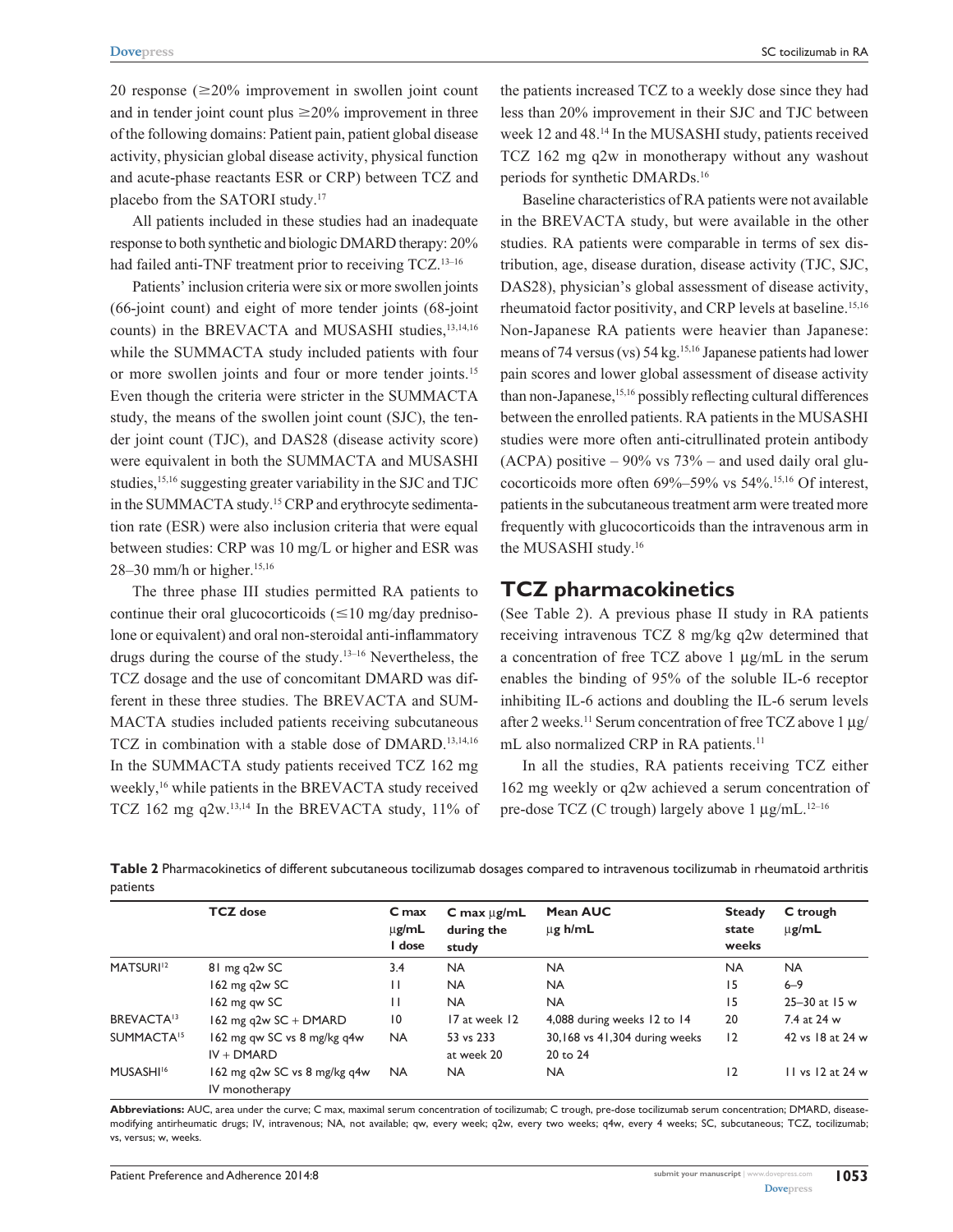Japanese patients receiving subcutaneous TCZ 162 mg q2w and intravenous TCZ 8 mg/kg q4w had similar pharmacokinetics.12,16 However, when subcutaneous TCZ 162 mg was administered weekly in non-Japanese patients, the C trough level was two times higher than the C trough level of intravenous TCZ.15 On the other hand, RA patients receiving intravenous TCZ had higher maximal serum concentrations of free TCZ (C max) and a higher area under the curve.<sup>15</sup>

While the steady state of free TCZ concentration was achieved at week 12 in both the SUMMACTA and MUSASHI studies using two different subcutaneous TCZ dosages,15,16 time to steady state seemed dependent on the TCZ dosage and the weight of RA patients. Administration of intravenous TCZ 8 mg/kg q2w led to a steady state at  $6$  weeks<sup>11</sup> while it took 12 weeks when intravenous TCZ 8 mg/kg was administered q4w.15,16 While using the same subcutaneous dose of TCZ, the steady state was attained later in non-Japanese RA patients than in Japanese, $13,14,16$ possibly due to weight differences between patients.13,14 The time to steady state became equivalent between Japanese and non-Japanese RA patients when subcutaneous TCZ 162 mg was administered weekly in non-Japanese patients.15

Eighty to 91% of the RA patients receiving subcutaneous TCZ 162 mg q2w in the MUSASHI study had serum free TCZ concentrations above 1  $\mu$ g/mL after 4 weeks<sup>16</sup> inhibiting the IL-6 actions and normalizing CRP. In the SUMMACTA study, CRP and ESR were slightly lower in RA patients receiving subcutaneous 162 mg weekly than in patients receiving intravenous TCZ 8 mg/kg q4w, possibly due to higher C trough with subcutaneous TCZ.<sup>15</sup>

# **TCZ efficacy**

(See Table 3). Intravenous TCZ is effective in RA either in monotherapy or in combination with DMARD/MTX in both naïve patients and patients with an inadequate response to DMARD after 24 weeks.<sup>18,19</sup> ACR20 response ranged from 56%–80%, ACR50 response from 39%–64% and ACR70 response from 16%–44%.<sup>19</sup> Combination therapy of intravenous TCZ and MTX was not superior to TCZ monotherapy in patients with an inadequate response to DMARD.<sup>19,20</sup>

In the three phase III studies, subcutaneous TCZ used either in monotherapy or in combination with DMARD had similar ACR responses compared to the intravenous TCZ literature and were not statistically inferior to the intravenous TCZ arms.<sup>15,16</sup> DAS28 remission (DAS28 $<$ 2.6), clinical disease activity index (CDAI) and Boolean remission index were equal in both the subcutaneous and the intravenous administration of TCZ either in monotherapy or in combination with DMARD.<sup>15,16</sup>

ACR responses were lower in RA patients with anti-TNF failure with ACR20–50–70 responses of 50%, 28%, and 11%, respectively.<sup>19</sup> In the ACT-SURE study (an open-label study close to clinical practice) RA patients with previous anti-TNF failure had lower DAS28 remission rates compared with anti-TNF naïve patients: 50% and 62%, respectively.21 However, in the MUSASHI study, prior use of anti-TNF did not influence the efficacy of the subcutaneous TCZ treatment arm, whereas body mass index (BMI) in the fourth quartile (from 23.4 to 29.6  $\text{kg/m}^2$ ) decreased the ACR20–50–70 response rates significantly.<sup>16</sup> Similarly, the ACR response rates of the heaviest category (weight  $\geq$ 100 kg) in both the subcutaneous and intravenous TCZ arms were lower in the SUMMACTA study.15

|                                  | <b>TCZ</b> dose                    | Week | <b>ACR20%</b> | ACR50-70%* | DAS28<2.6% | $CDAI \leq 2.8\%$ | Boolean %    | $HAQ-DI \geq 0.3%$ | Insufficient |
|----------------------------------|------------------------------------|------|---------------|------------|------------|-------------------|--------------|--------------------|--------------|
|                                  |                                    |      |               |            |            |                   |              |                    | response %   |
| MATSURI <sup>12</sup>            | 81 mg q2w SC                       | 24   | 38            | $38 - 38$  | 50         | <b>NA</b>         | <b>NA</b>    | <b>NA</b>          | <b>NA</b>    |
|                                  | 162 mg q2w SC 24                   |      | 83            | $83 - 50$  | 83         | <b>NA</b>         | <b>NA</b>    | <b>NA</b>          | <b>NA</b>    |
|                                  | 162 mg qw SC                       | - 24 | 92            | $92 - 67$  | 100        | <b>NA</b>         | <b>NA</b>    | <b>NA</b>          | <b>NA</b>    |
| BREVACTA <sup>13,14</sup>        | 162 mg q2w SC 24                   |      | 61            | $40 - 20$  | 32         | <b>NA</b>         | <b>NA</b>    | 58                 | 0.9          |
|                                  | $+$ DMARD                          | 48   | 62            | $45 - 26$  | 45         | <b>NA</b>         | <b>NA</b>    | 62                 |              |
| SUMMACTA <sup>15</sup>           | 162 mg qw SC<br>+ DMARD            | -24  | 68            | $46 - 24$  | 37         | $\overline{14}$   | Ш            | 65                 | 1.7          |
| MUSASHI <sup>16</sup>            | 162 mg q $2w$ SC 24<br>monotherapy |      | 79            | $64 - 37$  | 50         | 16                | 16           | 57                 | 1.7          |
| SUMMACTA and                     | 8 mg/kg IV q4w                     | -24  | 70            | $47 - 27$  | 38         | 15                | $\mathbf{H}$ | 67                 | 1.3          |
| MUSASHI studies <sup>15,16</sup> | 8 mg/kg IV q4w 24                  |      | 89            | $67 - 41$  | 62         | 23                | 16           | 68                 | 0.6          |

**Table 3** Efficacy of subcutaneous tocilizumab in rheumatoid arthritis patients with inadequate response to DMARD

**Note:** \*The numbers listed first in this column refer to the percentage of the patients achieving the ACR50 response, and the numbers listed second in this column refer to the percentage of patients achieving the ACR70 response. By definition, all the patients achieving ACR70 achieve ACR50.

Abbreviations: ACR, American College of Rheumatology response rate; CDAI, clinical disease activity index; DAS, disease activity score; DMARD, disease-modifying antirheumatic drugs; HAQ-DI, health assessment questionnaire disability index; IV, intravenous; NA, not available; qw, every week; q2w, every two weeks; q4w, every four weeks; SC, subcutaneous; TCZ, tocilizumab.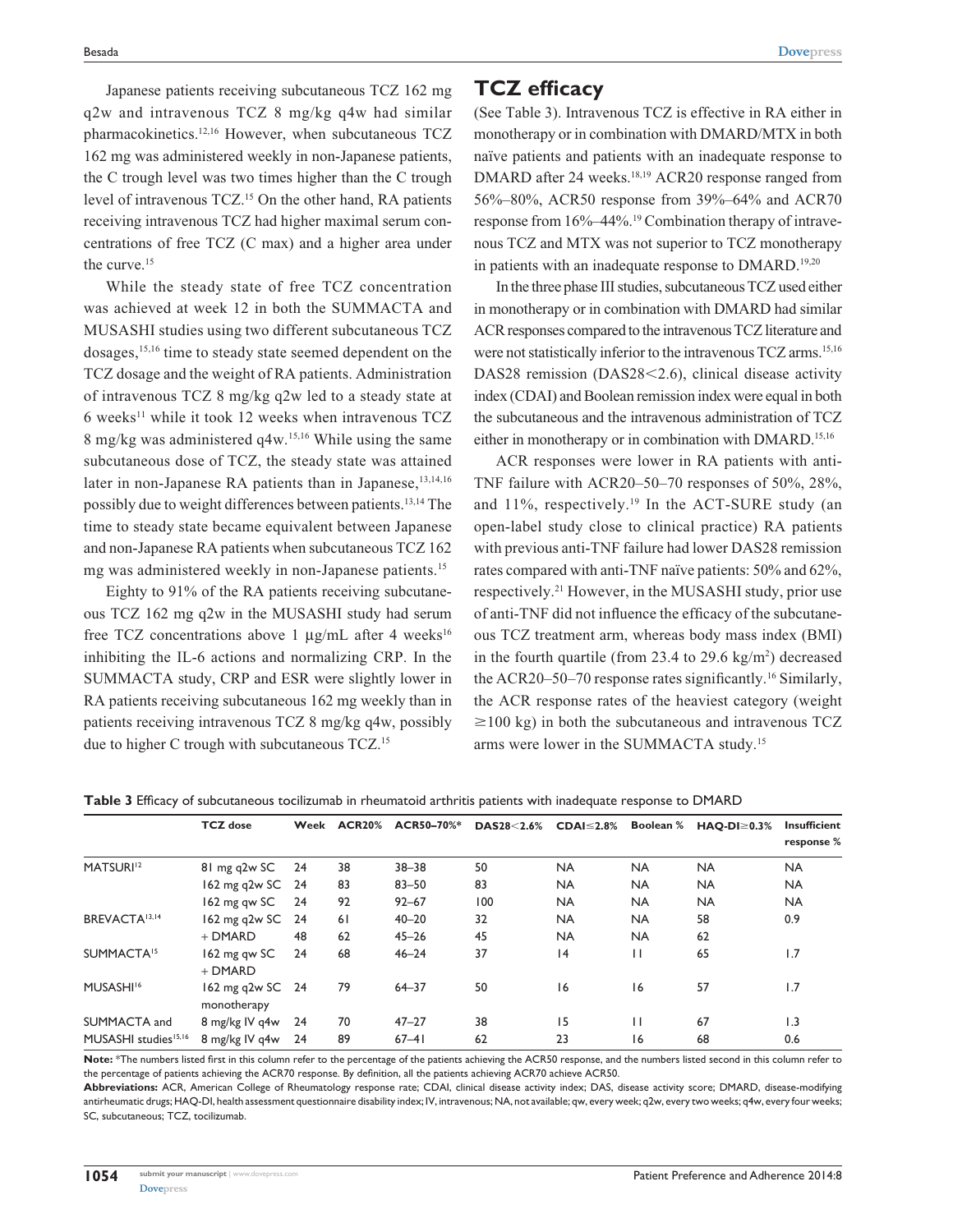ACR20–50–70 responses were significantly lower when TCZ was administered at half dose – 4 mg/kg q4w in combination with DMARD.19 Although there was no difference in efficacy between both TCZ intravenous dosages – 4 mg/kg vs 8 mg/kg in an open-label clinical practice study, 58% of the patients had dose escalation from 4–8 mg/kg during the course of the study.<sup>22</sup> The efficacy of subcutaneous  $TCZ$ 162 mg q2w in combination with DMARD seemed equal to TCZ 162 mg weekly, $14,15$  although 18% of the patients withdrew from BREVACTA and received escape therapy with weekly subcutaneous TCZ.14 Still, 80% of non-Japanese RA patients treated with TCZ 162 mg q2w in combination with DMARD achieved similar efficacy compared with TCZ administered weekly.14

Sustained efficacy of intravenous TCZ was demonstrated in the STREAM study when 66% of the patients were still receiving intravenous TCZ 8 mg/kg q4w monotherapy after 5 years.<sup>23</sup> In the STREAM study, TCZ was only stopped in 0.7% of the patients due to an insufficient response, although 5.6% withdrew due to personal reasons.23 Sustained efficacy was also indirectly demonstrated in the DREAM study when at baseline 187 RA patients with previous inadequate response to DMARD had low disease activity ( $DAS28 \leq 3.2$ ) after receiving a median of 4 years of intravenous TCZ monotherapy.24 Intravenous TCZ had sustained efficacy in RA patients with prior DMARD and anti-TNF treatment failures (93%) since TCZ drug survival was 64% at 48 weeks and only 11% of the patients discontinued TCZ due to lack of efficacy in the Danish DANBIO registry.25

Long-term efficacy of combining synthetic DMARD with subcutaneous TCZ was maintained over 48 weeks since less than 1% withdrew from the BREVACTA study.<sup>14</sup> In the SUM-MACTA and MUSASHI studies, only 1.7% had insufficient therapeutic response with subcutaneous TCZ, not different from the intravenous TCZ treatment arms at 24 weeks.<sup>15,16</sup>

Intravenous TCZ either in monotherapy or in combination with MTX delayed radiographic progression at 52 weeks<sup>18</sup> independently of its effect on disease activity, similar to anti-TNF treatment.<sup>26</sup> In the BREVACTA study, there was almost no radiographic progression of structural joint damage from baseline and this remained unchanged from week 24–48, changes using the modified total Sharp score were 0.6±2.7 at 24 weeks and 0.6±3.3 at 48 weeks.14

# **TCZ safety**

(See Table 4). TCZ had sustained efficacy and high retention rates suggesting acceptable safety.19 Cumulative safety data from RA trials yielded a rate of adverse events (AE) of 278 per 100 person-years (PY) and a rate of serious adverse events (SAE) of 14/100 PY.27 In the ACT-SURE and ACT-RAY studies, close to clinical practice, the rates of AE and SAE were significantly higher, 593 and 491/100 PY, and 20 and 21/100 PY, respectively.20,21 In the ACT-STAR and STREAM studies, the overall rates of SAE were highest with 28/100 PY in both studies. $22,23$  While the most common SAE were infections,20,21 it was joint surgery in the long-term STREAM study, occurring in 14% of RA patients.<sup>23</sup> Previous use of anti-TNF21,22 and concomitant use of synthetic DMARD20,22 with intravenous TCZ did not increase SAE.

The rates of SAE in RA patients receiving subcutaneous TCZ were similar to the rates in intravenous TCZ RA trials,<sup>27</sup> but were lower when compared with studies close to clinical practice.<sup>20–22</sup> Rates of SAE were not different if patients received either 162 mg weekly or q2w and if patients received intravenous TCZ.14,15 The most common SAE in RA patients receiving subcutaneous TCZ were infections,14,15 similar to studies of equal duration.

Rates of severe infections (SI) ranged from 4.2–11.2 infections per 100 PY.20–23 The most common infections were localized in the upper and lower airways.<sup>20,22,23</sup> Cellulitis and herpes zoster infection came second respectively in the ACT-STAR and STREAM studies.<sup>22,23</sup> In the STREAM study, SI such as pneumonia, herpes zoster infection, acute bronchitis, and pyelonephritis were found in 6.3%, 4.9%, 1.4%, and 1.4%, respectively, of the observed SAE with corresponding rates of 1.5, 1.1, 0.8, 0.5 events per 100 PY.23 Combination of intravenous TCZ 8 mg/kg with DMARD increased the risk of infections by 30% compared with controls receiving TCZ and placebo; however there was no difference between the two intravenous TCZ dosages  $-4$  and 8 mg/kg q4w.<sup>28</sup> The incidence of infections and SI seemed lower in RA patients with less than 2 years of disease duration.<sup>19</sup>

Rates of SI in RA patients receiving subcutaneous TCZ seemed lower – 3.1 and 3.8 infections per 100 PY.<sup>14,15</sup> Although infections and SI frequency and rates were similar in both treatment arms, two patients had bacterial arthritis<sup>15</sup> and two patients had herpes zoster infection<sup>16</sup> in the intravenous TCZ arms, compared to none in the subcutaneous TCZ treatment arms. No cases of tuberculosis were reported when using subcutaneous  $T C Z^{14-16}$  similar to intravenous TCZ.28

Mean neutrophil counts decreased during intravenous TCZ treatment in RA patients, but usually remained inside the normal range.23 Grade 2 and 3 neutropenia (neutrophil counts between 1.0 to  $1.5 \times 10^9$ /L and between 0.5 to  $1.0 \times 10^9$ /L) occurred in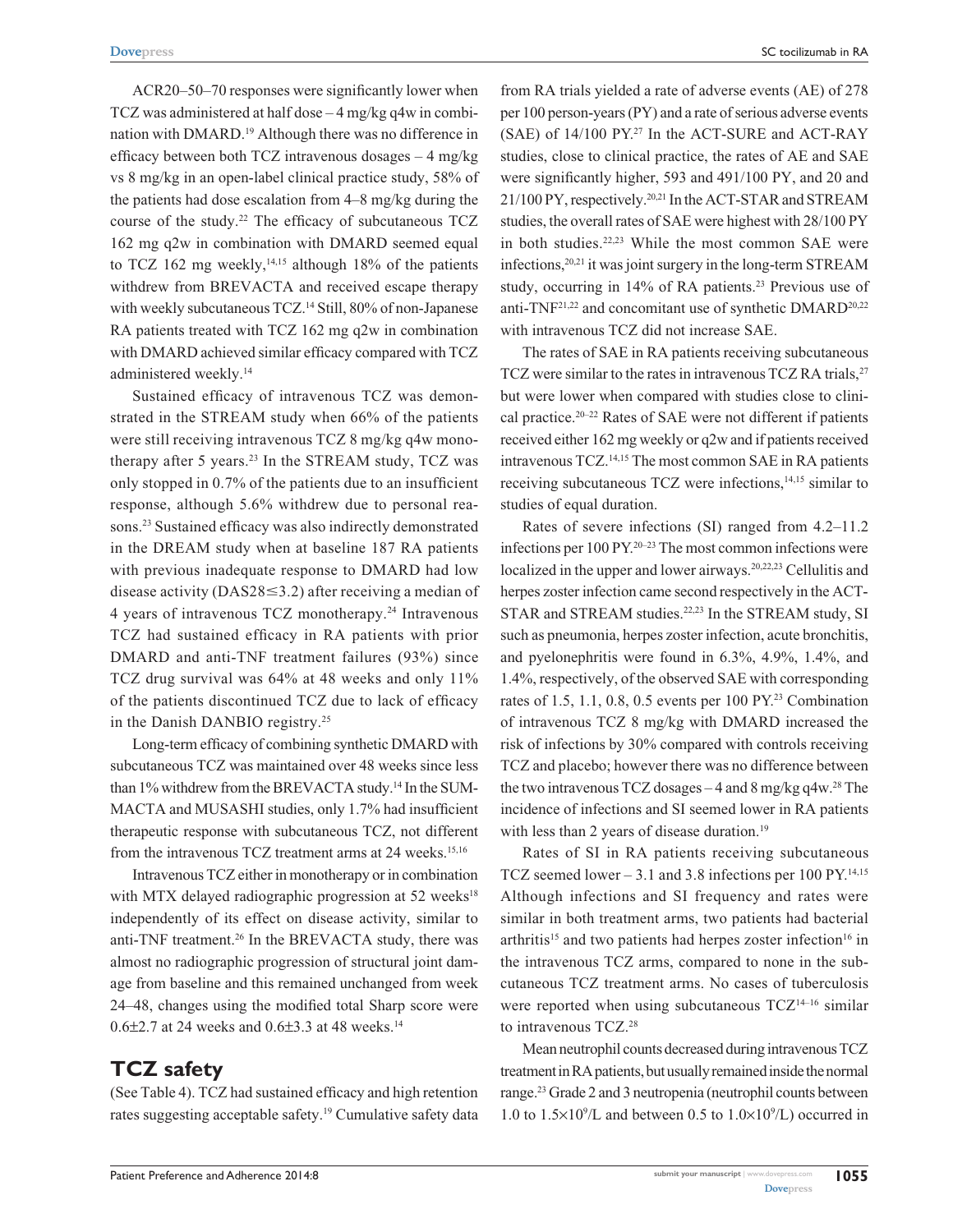|                                                                                                                                                                                                                                                                                                                                                       | Patients         | Patients          | Infection               | ភ                        | ISR        | $\frac{1}{5}$  | Neutropenia      | <b>ALT</b> increase | T Chol     | Patients      | Withdrawal       |
|-------------------------------------------------------------------------------------------------------------------------------------------------------------------------------------------------------------------------------------------------------------------------------------------------------------------------------------------------------|------------------|-------------------|-------------------------|--------------------------|------------|----------------|------------------|---------------------|------------|---------------|------------------|
|                                                                                                                                                                                                                                                                                                                                                       | with $\geq$   AE | with $\geq$ I SAE | $\mathcal{\mathcal{E}}$ | (%, rate)                | (% , rate) | (%, rate)***   | Grade 2%         | Grade I-2%,         | increase   | with          | due to AE        |
|                                                                                                                                                                                                                                                                                                                                                       | (% , rate)       | (%, rate)         |                         |                          |            |                | Grade 3%         | Grade 3-4%          | $(%)^*$    | anti-TCZ      | (%)              |
|                                                                                                                                                                                                                                                                                                                                                       |                  |                   |                         |                          |            |                | Grade 4%         |                     |            | (%)           |                  |
| BREVACTA at 48 w <sup>14</sup>                                                                                                                                                                                                                                                                                                                        | NA, 374          | NA, 13            | ప్లే                    | 3.4, 3.8                 | 22, 24     | 0.7, 0.8       | ≸                | ≸                   | ≸          | $\frac{0}{3}$ | ි                |
|                                                                                                                                                                                                                                                                                                                                                       |                  |                   |                         |                          |            |                | $\frac{1}{2}$    | ≸                   |            |               |                  |
|                                                                                                                                                                                                                                                                                                                                                       |                  |                   |                         |                          |            |                | ≸                |                     |            |               |                  |
| SUMMACTA at 24 w <sup>15</sup>                                                                                                                                                                                                                                                                                                                        | 76,603           | 4.8, 12           | ೫                       | 14.3.1                   | 10,58      | 0.4, 0.7       | $\tilde{=}$      | 54                  | Ľ          | $\frac{8}{1}$ | $4.\overline{8}$ |
|                                                                                                                                                                                                                                                                                                                                                       |                  |                   |                         |                          |            |                | $\overline{3.0}$ |                     |            |               |                  |
|                                                                                                                                                                                                                                                                                                                                                       |                  |                   |                         |                          |            |                | $\overline{0}$   |                     |            |               |                  |
| MUSASHI at 24 w <sup>16</sup>                                                                                                                                                                                                                                                                                                                         | 89, NA           | 7.5, NA           | 42                      | 1.2, NA                  | 12, NA     | 3.5, NA        |                  | 24                  | 24         | 3.5           |                  |
|                                                                                                                                                                                                                                                                                                                                                       |                  |                   |                         |                          |            |                | $\frac{0}{3}$    | $\frac{6}{5}$       |            |               |                  |
|                                                                                                                                                                                                                                                                                                                                                       |                  |                   |                         |                          |            |                | $\frac{0}{2}$    |                     |            |               |                  |
| 8 mg/kg q4w in                                                                                                                                                                                                                                                                                                                                        | $77 - 91.588$    | $5.2 - 5.8$ , 15  | $39 - 45$               | $1.4-2.9, 3.5$ $2.4-5.2$ |            | $0.2 - 6.9$ ,  | $9.7 - 13$       | 48-24               | $8.3 - 27$ | $0.8 - 0.0$   | $6.7 - 5.2$      |
| SUMMACTA and                                                                                                                                                                                                                                                                                                                                          |                  |                   |                         |                          |            | $\ddot{\rm o}$ | $3.2 - 2.9$      | $1.1 - 1.2$         |            |               |                  |
| MUSASHI studies <sup>15,16</sup>                                                                                                                                                                                                                                                                                                                      |                  |                   |                         |                          |            |                | 9<br>J           |                     |            |               |                  |
| Notes: Rate determined per 100 patient-years; *at 24 weeks; "from total cholesterol <200 mg/dL (5.2 mmo/lL) at baseline to ≥240 mg/dL (6.2 mmo/lL); **SIR from SAE in the SUMMACTA and BREVACTA studies, compared with SIR<br>from AE in the MUSASHI study; ***from total cholesterol <200 mg/dL (5.2 mmol/L) at baseline to ≥240 mg/dL (6.2 mmol/L). |                  |                   |                         |                          |            |                |                  |                     |            |               |                  |
| Abbreviations: AE, adverse events; ALT, alanine aminotransferase; anti-TCZ, anti-tocilizumab; I, infection; ISR, injection iste reaction; q4w, every 4 weeks; NA, not available; SAE, severe adverse events; SI, severe infect                                                                                                                        |                  |                   |                         |                          |            |                |                  |                     |            |               |                  |

| arms. <sup>15,16</sup> Of interest, one patient in the SUMMACTA study               |
|-------------------------------------------------------------------------------------|
| had grade 4 neutropenia. <sup>15</sup> Neutropenia was responsible for              |
| neither febrile neutropenia nor infections in RA patients                           |
| receiving TCZ, <sup>28</sup> independent of its administration route. <sup>15</sup> |
| Alanine aminotransferase (ALT) increased during TCZ                                 |
| from $19-26$ UI/L at 24 weeks. <sup>30</sup> In the long-term study                 |
| STREAM, ALT increased slightly, but remained within                                 |
| normal range at 5 years. <sup>23</sup> ALT elevation was mostly transient           |
| occurring only once in 49% and more than once in 7.8% of                            |
| the patients receiving intravenous TCZ 8 mg/kg in combi-                            |
| nation with DMARD. <sup>20</sup> ALT elevation was less frequent in                 |
| RA patients receiving intravenous TCZ monotherapy, 1.2%                             |
| compared with 28% receiving combination. <sup>20</sup> Because of                   |
| its transient character, TCZ discontinuation secondary to                           |
| grade 1 and 2 elevation of ALT (up to five times the upper                          |
| normal level) was infrequent, around 2%. <sup>9</sup> No liver injury               |
| and hepatitis secondary to TCZ have been reported, except                           |
| for one case of histologic hepatocellular necrosis that did not                     |
| lead to its discontinuation. <sup>19</sup>                                          |
|                                                                                     |

normal after discontinuation of TCZ.19

7.0%–11% and 2.2%–6.1%, respectively.<sup>22,23</sup> No patients had grade 4 neutropenia (neutrophil count  $\langle 0.5 \times 10^9 \rangle L$ ).<sup>22,23</sup> In the ACT-STAR study, a proportion of RA patients with grade 2 and 3 neutropenia seemed higher in the treatment arm combining intravenous TCZ 8 mg/kg and DMARD compared to the TCZ monotherapy.<sup>22</sup> TCZ seemed to cause neutropenia since the risk of grade 3 neutropenia was negligible in MTX monotherapy compared to intravenous TCZ monotherapy, 0.4% vs 3.1% respectively.<sup>29</sup> Neutropenia was usually transient independently of its grade and returned to

In RA patients receiving subcutaneous TCZ, the risk of neutropenia seemed similar to that of the intravenous TCZ

The frequency of ALT elevation in patients receiving subcutaneous TCZ was similar to intravenous TCZ. The combination of subcutaneous TCZ and DMARD seemed to increase the risk of ALT elevation compared with monotherapy.15,16 Only one patient (0.2%) had sustained elevation of ALT and five patients (0.8%) discontinued TCZ due to ALT elevation in the SUMMACTA study.15

immune reaction (AE within 24 hours of injection, not localized at the site of injection); T Chol, total cholesterol; w, weeks.

immune reaction (AE within 24 hours of injection, not localized at the site of injection); T Chol, total cholesterol; w, weeks.

 $\mathbf{r}$ 

Total cholesterol levels increased in the first 6 weeks of TCZ treatment and stabilized afterwards.19 Total cholesterol increased from 93 mg/dL to 103 mg/dL at 24 weeks in the ACT-RAY study,<sup>20</sup> whereas it increased from 185 at baseline to 220 at 12 months and 214 mg/dL at 60 months in the long-term STREAM study.<sup>23</sup> Use of lipid-lowering treatment with statins was different between studies, at baseline 1.4% of Japanese patients used statins in the STREAM study23 whereas 21% of non-Japanese patients used statins at baseline

 $\mathbf{r}$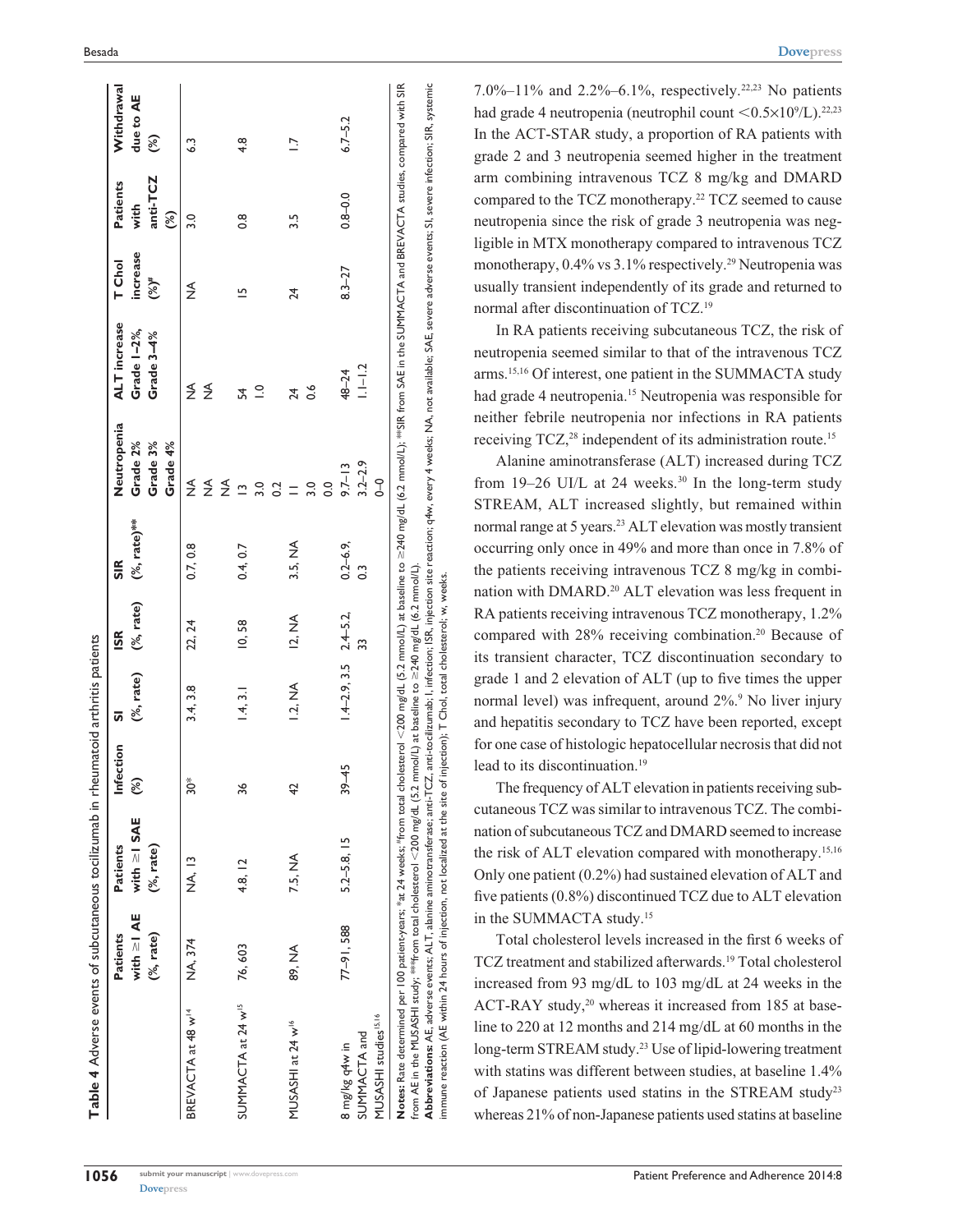in the ACT-STAR study.<sup>22</sup> Nevertheless, during the course of TCZ, 35% and 32% of the patients in both studies used statins, although the studies' duration was unequal (5 years vs 24 weeks).22,23 Dyslipidemia induced by TCZ did not appear to increase the risk of serious cardiovascular disease.<sup>19</sup>

Fifteen and 24% of RA patients receiving subcutaneous TCZ increased their total cholesterol levels from less than 200 mg/dL to over 240 mg/dL respectively in the SUMMACTA and MUSASHI studies.15,16 Total cholesterol levels seemed to increase less in non-Japanese patients, however, only 47% of the non-Japanese patients had total cholesterol levels less than 200 mg/dL at baseline<sup>15</sup> compared with 79% of the Japanese patients.<sup>16</sup> Another possible explanation could be that non-Japanese patients were more often treated with statins at baseline.15 The authors of the SUM-MACTA study mentioned that clinically relevant shifts in low-density lipoprotein cholesterol, high-density lipoprotein cholesterol, and triglyceride levels were similar between the subcutaneous and intravenous treatment arms.<sup>15</sup>

Rates of intravenous TCZ withdrawal due to AE or SAE ranged from  $2.9\% - 8.8\%$  at 24 weeks,<sup>20-22</sup> mostly due to infections.21 Combination of TCZ and synthetic DMARD did not seem to increase the risk of withdrawal due to AE and SAE.22 In the long-term STREAM study, 22% of the patients withdrew from TCZ due to SAE, however, TCZ was frequently interrupted  $-163$  interruptions for 8 weeks or more in 143 RA patients during 5 years.<sup>23</sup>

The rates of subcutaneous TCZ withdrawal were similar to intravenous, ranging from  $1.7\%$ –6.3%.<sup>14–16</sup> Contrary to intravenous, subcutaneous TCZ monotherapy seemed to have lower withdrawal rates due to AE.<sup>14-16</sup>

Anti-TCZ antibodies were not more frequently detected in patients receiving subcutaneous TCZ compared with intravenous TCZ when combined with DMARD.15 However, anti-TCZ antibodies were more frequent in patients receiving subcutaneous TCZ monotherapy.16 Due to the low number of patients with anti-TCZ antibodies and the short duration of the studies, the consequences of anti-TCZ antibodies – in terms of AE and loss of efficacy – remain unknown.

Ten deaths (0.3%) were recorded during the ACT-SURE, ACT-STAR, and ACT-RAY studies<sup>20-22</sup> while the number of deaths was not reported during the long-term STREAM study.<sup>23</sup> Four deaths were due to sepsis.<sup>20–22</sup>

Six deaths were recorded in the BREVACTA study<sup>14</sup> while none were recorded in the other two studies<sup>15,16</sup> corresponding to 0.5% of all the RA patients treated with subcutaneous TCZ. The causes of deaths were not reported in the BREVACTA study.14

# **Summary: from the physician's to the patients' perspective**

Subcutaneous TCZ seems to be as effective as intravenous TCZ in treating RA patients either in monotherapy or in combination with DMARD. Subcutaneous TCZ offers patients the additional option of self-administration, which is important for patients with chronic disease who usually prefer to be treated at home. Reducing the number of hospital visits due to intravenous treatment could decrease societal and medical costs.

While EULAR recommendations in RA stated that biologic DMARD should be commenced with MTX, they also acknowledged that TCZ is the only biologic DMARD that demonstrated superior effects compared to MTX and which has some evidence supporting its use in monotherapy.<sup>6</sup> Recently, intravenous TCZ monotherapy was found more effective than adalimumab in RA patients for whom MTX was deemed inappropriate<sup>30</sup> and was more effective than abatacept after anti-TNF and rituximab failure.<sup>31</sup> Even though physician surveys indicate that a DMARD was prescribed with a biologic agent in 80%–90% of the RA patients,32 biologic monotherapy is commonly used in clinical practice – at least  $30\%$  and up to  $54\%$ <sup>29,33</sup> Subcutaneous TCZ could conciliate both treatment efficacy and patients' personal preferences.

Safety of subcutaneous TCZ seemed similar to intravenous TCZ in the short-term. No infections secondary to neutropenia, episodes of liver failure or increased risk of cardiovascular diseases were recorded in studies evaluating subcutaneous TCZ. The safety profile of intravenous TCZ compared to other biologic DMARD was similar in terms of SAE, SI, lymphoma, and congestive heart failure.<sup>34</sup> The risks of infections<sup>28</sup> and ALT elevation<sup>20</sup> seemed to be increased in RA patients receiving intravenous TCZ (8 mg/kg q4w) in combination with DMARD compared with patients receiving TCZ monotherapy. However, higher C max concentrations in RA patients receiving intravenous TCZ and higher C trough concentrations in patients receiving subcutaneous TCZ could lead to differences in AE and possibly in efficacy. Subcutaneous TCZ is therefore well tolerated, especially when administered in monotherapy although its subcutaneous administration could theoretically expose patients to auto-immunogenicity.35

Since RA patients were observed during 24 and 48 weeks, long-term effects and safety of subcutaneous TCZ have not yet been assessed. Still, long-term efficacy and safety of intravenous TCZ seemed good when measured in retention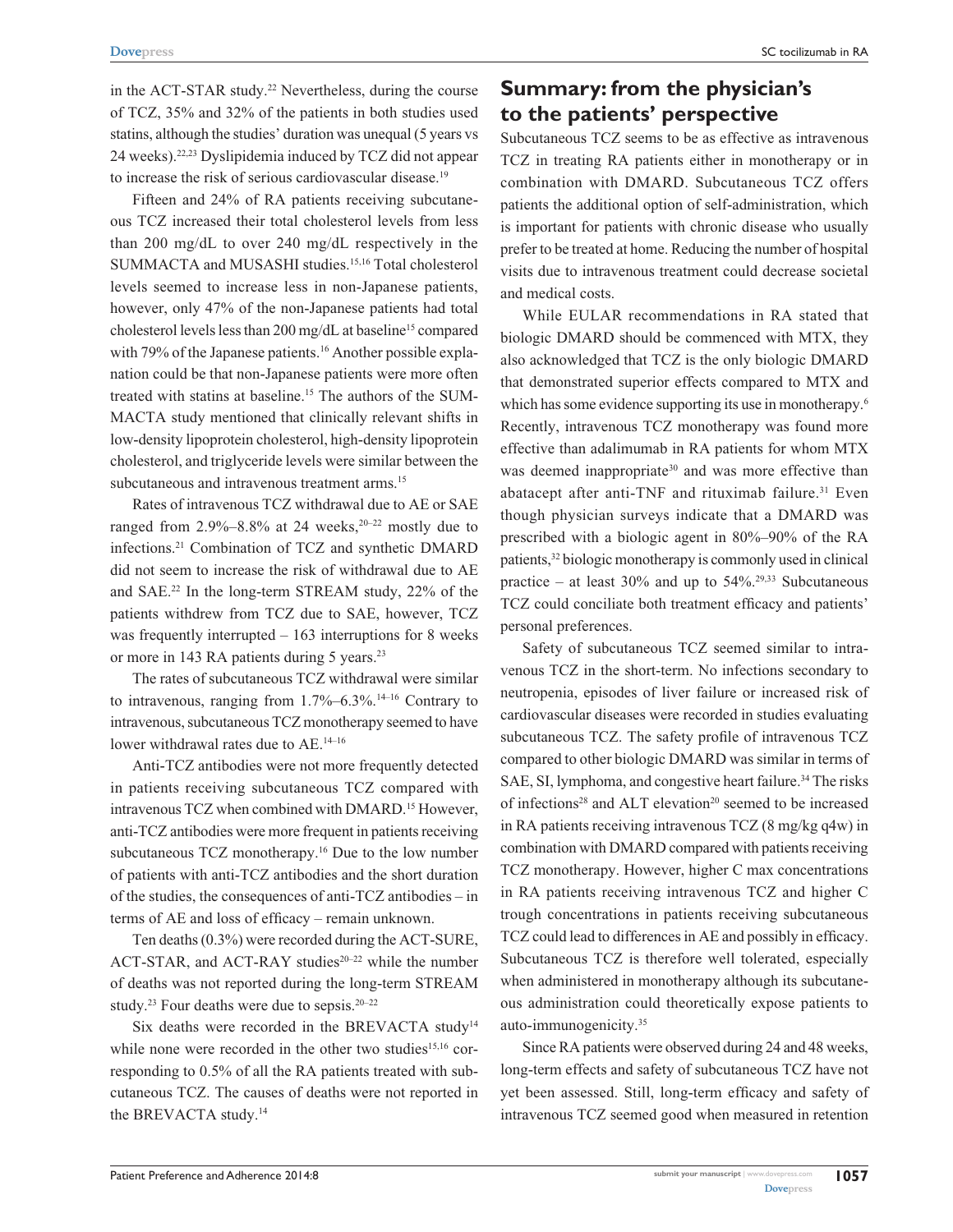rate.19,23 Retention rate in RA patients who were nonresponders to anti-TNF was higher with biologic DMARD other than anti-TNF,<sup>36</sup> and between TCZ and infliximab<sup>37</sup> in two small cohort studies.

Monotherapy with intravenous TCZ has prolonged efficacy after its discontinuation since 13% of RA patients, who had received TCZ for a median of 4 years, had low disease activity 52 weeks after discontinuation.<sup>24</sup> Re-treatment with TCZ was well tolerated and effective in RA patients who experienced loss of efficacy after TCZ discontinuation.<sup>38</sup>

Although the subcutaneous dosages of TCZ 162 mg every week and  $q2w$  in RA patients with low body weight ( $\leq 60 \text{ kg}$ ) worked well, dosage and intervals of subcutaneous TCZ administration could be adjusted during the course of treatment.

Simple and important issues relevant to patients' preference and adherence, such as the place of TCZ in RA treatment algorithms as a first-line or second-line treatment, its dosage and treatment intervals especially during long-term remission, have not yet been assessed since these issues are often not prioritized.

Patients want effective, easy-to-administer therapy with sustained prolonged efficacy without the need of polypharmacy and with minimal to no side effects. Subcutaneous TCZ in RA patients in monotherapy promises to live up to patients' expectations.

## **Disclosure**

The author reports no conflicts of interest in this work.

## **References**

- 1. Davis JM III, Matteson EL. American College of Rheumatology, European League Against Rheumatism. My treatment approach to rheumatoid arthritis. *Mayo Clin Proc*. 2012;87(7):659–673.
- 2. Allaire S, Wolfe F, Niu J, Lavalley MP. Contemporary prevalence and incidence of work disability associated with rheumatoid arthritis in the US. *Arthritis Rheum*. 2008;59(4):474–480.
- 3. Gabriel SE, Crowson CS, Kremers HM, et al. Survival in rheumatoid arthritis: a population-based analysis of trends over 40 years. *Arthritis Rheum*. 2003;48(1):54–58.
- 4. Aletaha D, Neogi T, Silman AJ, el al. 2010 Rheumatoid arthritis classification criteria: an American College of Rheumatology/European League Against Rheumatism collaborative initiative. *Arthritis Rheum*. 2010;62(9):2569–2581.
- 5. Smolen JS, Aletaha D, Bijlsma JW, et al. Treating rheumatoid arthritis to target: recommendations of an international task force. *Ann Rheum Dis*. 2010;69(4):631–637.
- 6. Smolen JS, Landewé R, Breedveld FC, et al. EULAR recommendations for the management of rheumatoid arthritis with synthetic and biological disease-modifying antirheumatic drugs: 2013 update. *Ann Rheum Dis.* 2014;73(3):492–509.
- 7. Scheller J, Chalaris A, Schmidt-Arras D, Rose-John S. The pro- and anti-inflammatory properties of the cytokine interleukine-6. *Biochim Biophys Acta*. 2011;1813(5):878–888.
- 8. Ash Z, Emery P. The role of tocilizumab in the management of rheumatoid arthritis. *Expert Opin Biol Ther.* 2012;12(9):1277–1289.
- 9. Alten R, Maleitzke T. Tocilizumab: a novel humanized anti-interleukin 6 (IL-6) receptor antibody for the treatment of patients with non-RA systemic, inflammatory rheumatic disease. *Ann Med*. 2013;45(4):357–363.
- 10. Schiff M. Subcutaneous abatacept for the treatment of rheumatoid arthritis. *Rheumatology (Oxford)*. 2013;52(6):986–997.
- 11. Nishimoto N, Terao K, Mima T, Nakahara H, Takagi N, Kakehi T. Mechanisms and pathologic significances in increase in serum interleukine-6 (IL-6) and soluble IL-6 receptor after administration of an anti-IL-6 receptor antibody, tocilizumab, in patients with rheumatoid arthritis and Castleman disease. *Blood*. 2008;112(10):3959–3964.
- 12. Ohta S, Tsuru T, Terao K, et al. Mechanism-based approach using a biomarker response to evaluate tocilizumab subcutaneous injection in patients with rheumatoid arthritis with an inadequate response to synthetic DMARDs (MATSURI study). *J Clin Pharmacol.* 2014; 54(1):109–119.
- 13. roche-trials.com [homepage on the internet]. F. Hoffman-La Roche Ltd. Clinical trial result information: protocol number NA25220. ClinicalTrials.gov identifier NCT 01232569. Available from http:// www.roche-trials.com/studyResultGet.action?studyResultNumber=N A25220. Accessed February 1, 2014.
- 14. Kivitz A, Olech E, Borofsky MA, et al. The safety and efficacy of tocilizumab subcutaneous in combination with traditional DMARDS in patients with moderate to severe rheumatoid arthritis up to 48 weeks (BREVACTA). *Arthritis Rheum.* 2013;65:s604–s605.
- 15. Burmester GR, Rubbert-Roth A, Cantagrel A, et al. A randomised, double-blind, parallel-group study of the safety and efficacy of subcutaneous tocilizumab versus intravenous tocilizumab in combination with traditional disease-modifying antirheumatic drugs in patients with moderate to severe rheumatoid arthritis (SUMMACTA study). *Ann Rheum Dis.* 2014;73(1):69–74.
- 16. Ogata A, Tanimura K, Sugimoto T, et al. Phase III study of the efficacy and safety of subcutaneous versus intravenous tocilizumab monotherapy in patients with rheumatoid arthritis. *Arthritis Care Res (Hoboken)*. 2014;66(3):344–354.
- 17. Nishimoto N, Miyasaka N, Yamammoto K, et al. Study of active controlled tocilizumab monotherapy for rheumatoid arthritis patients with an inadequate response to methotrexate (SATORI): significant reduction in disease activity and serum vascular endothelial growth factor by IL-6 receptor inhibition therapy. *Mod Rheumatol.* 2009;19(1):12–19.
- 18. Al-Shakarchi I, Gullick NJ, Scott DL. Current perspectives on tocilizumab for the treatment of rheumatoid arthritis: a review. *Patient Prefer Adherence.* 2013;7:653–666.
- 19. Schoels MM, van der Heijde D, Breedveld FC, et al. Blocking the effects of interleukin-6 in rheumatoid arthritis and other inflammatory rheumatic diseases: systematic literature review and meta-analysis informing a consensus statement. *Ann Rheum Dis.* 2013;72(4):583–589.
- 20. Dougados M, Kissel K, Sheeran T, et al. Adding tocilizumab or switching to tocilizumab monotherapy in methotrexate inadequate responders: 24-week symptomatic and structural results of a 2-year randomised controlled strategy trial in rheumatoid arthritis (ACT-RAY). *Ann Rheum Dis.* 2013;72(1):43–50.
- 21. Byberk VP, Östör AJK, Alvaro-Gracia J, et al. Tocilizumab in patients with active rheumatoid arthritis and inadequate responses to DMARDs and/or TNF inhibitors: a large, open-label study close to clinical practice. *Ann Rheum Dis*. 2012;71(12):1950–1954.
- 22. Weinblatt ME, Kremer J, Cush J, et al. Tocilizumab monotherapy or in combination with non-biologic disease-modifying antirheumatic drugs: twenty-four-week results of an open-label, clinical practice study. *Arthritis Care Res (Hoboken).* 2013;65(3):362–371.
- 23. Nishimoto N, Miyasaka N, Yamomoto K, Kawai S, Takeuchi T, Azuma J. Long-term safety and efficacy of tocilizumab, an anti-IL-6 receptor monoclonal antibody, in monotherapy, in patients with rheumatoid arthritis (the STREAM study): evidence of safety and efficacy in a 5-year extension study. *Ann Rheum Dis.* 2009;68(10): 1580–1584.